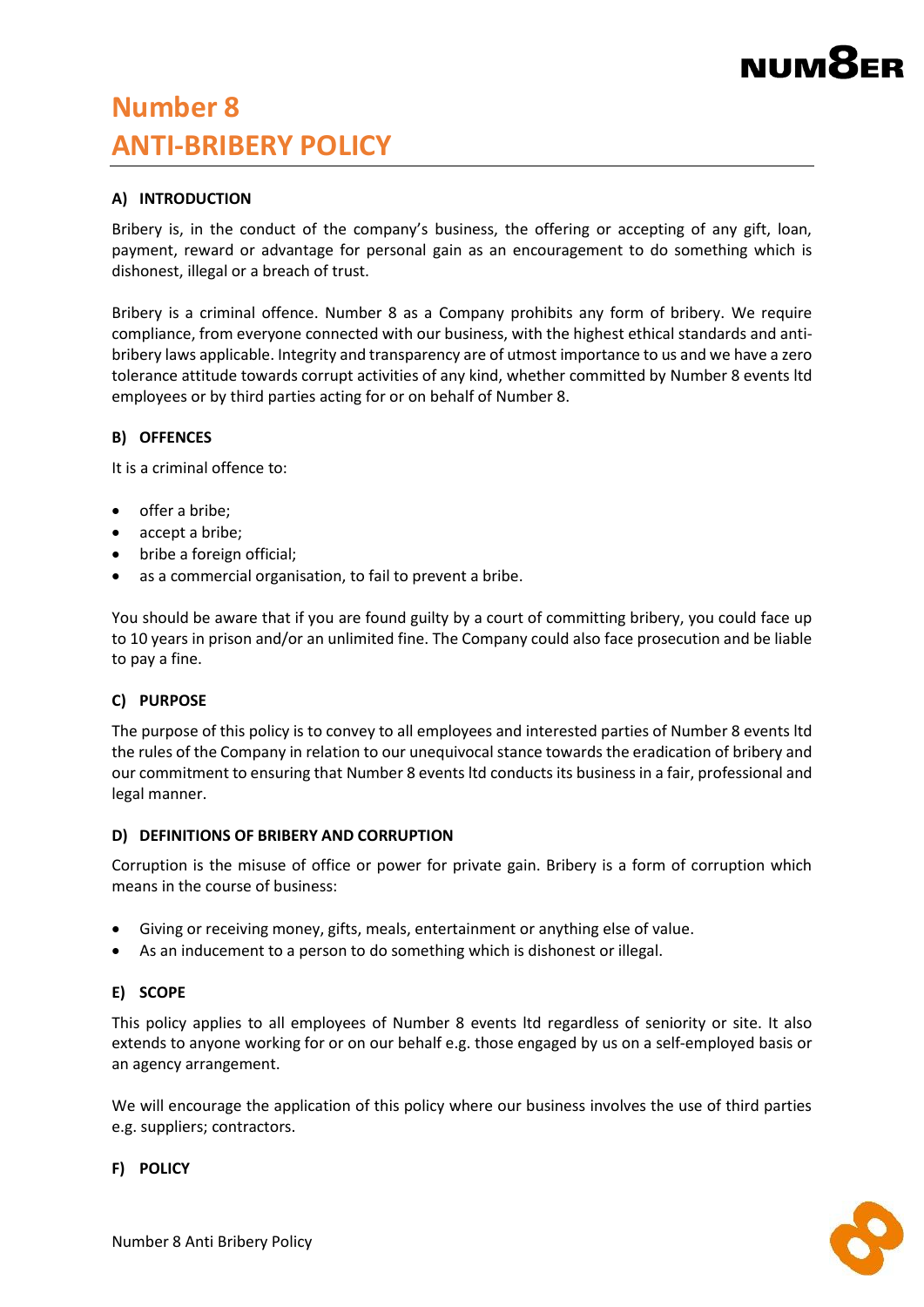

It is prohibited, directly or indirectly, to offer, give, request or accept any bribe i.e. gift, loan, payment, reward or advantage, either in cash or any other form of inducement, to or from any person or company in order to gain commercial, contractual or regulatory advantage for the Company, or in order to gain any personal advantage for an individual or anyone connected with the individual in a way that is unethical.

It is also prohibited to act in the above manner in order to influence an individual in his capacity as a foreign public official. You should not make a payment to a third party on behalf of a foreign public official.

If you are offered a bribe, or a bribe is solicited from you, you should not agree to it unless your immediate safety is in jeopardy. You should immediately contact Corinne Hurn so that action can be taken if considered necessary. You may be asked to give a written account of events.

If you, as an employee or person working on our behalf, suspect that an act of bribery, or attempted bribery, has taken place, even if you are not personally involved, you are expected to report this to Corinne Hurn. You may be asked to give a written account of events.

Appropriate checks will be made before engaging with suppliers or other third parties of any kind to reduce the risk of our business partners breaching our anti-bribery rules.

The Company will ensure that all of its transactions, including any sponsorship or donations given to charity, are made transparently and legitimately.

Number 8 takes any actual or suspected breach of this policy extremely seriously and will carry out a thorough investigation should any instances arise.

We will uphold laws relating to bribery and will take disciplinary action against any employee, or other relevant action against persons working on our behalf or in connection with us, should we find that an act of bribery, or attempted bribery, has taken place. This action may result in your dismissal if you are an employee, or the cessation of our arrangement with you if you are self-employed, an agency worker, contractor etc.

Staff are reminded of the Company's Whistleblowing Policy which is available in the Employee Handbook, or upon request.

# **G) GIFTS AND HOSPITALITY**

We realise that the giving and receiving of gifts and hospitality where nothing is expected in return helps form positive relationships with third parties where it is proportionate and properly recorded. This does not constitute bribery and consequently such actions are not considered a breach of this policy.

*Gifts* include money; goods (flowers, vouchers, food, drink, event tickets when not used in a hosted business context); services or loans given or received as a mark of friendship or appreciation.

*Hospitality* includes entertaining; meals or event tickets (when used in a hosted business context) given or received to initiate or develop relations. Hospitality will become a gift if the host is not present.

No gift should be given nor hospitality offered by an employee or anyone working on our behalf to any party in connection with our business without receiving prior written approval from Corinne Hurn